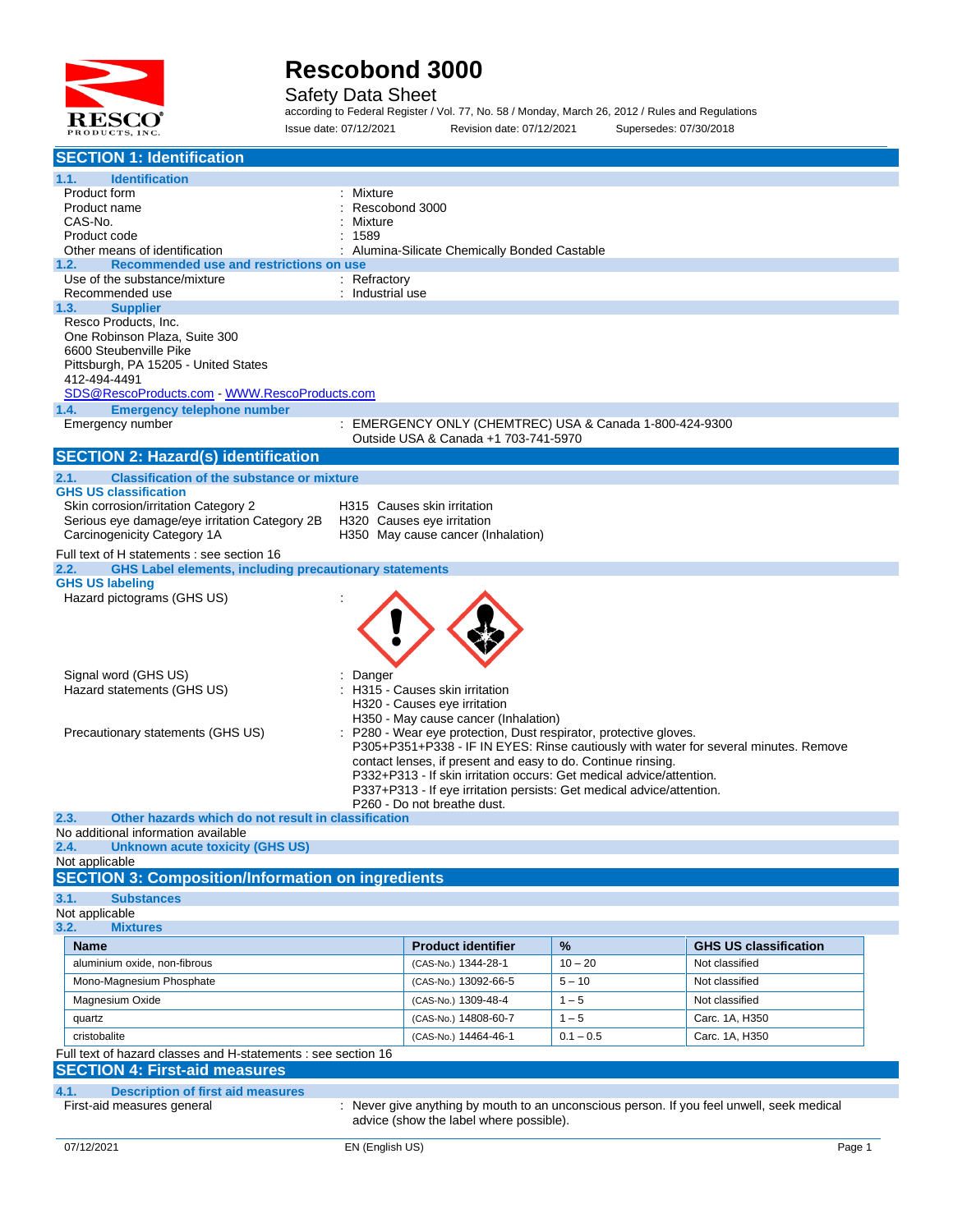Safety Data Sheet

| First-aid measures after inhalation                                                                   | Allow affected person to breathe fresh air. Allow the victim to rest.                                                                                                            |
|-------------------------------------------------------------------------------------------------------|----------------------------------------------------------------------------------------------------------------------------------------------------------------------------------|
| First-aid measures after skin contact<br>First-aid measures after eye contact                         | Wash with plenty of soap and water. Wash contaminated clothing before reuse.<br>: IF IN EYES: Rinse cautiously with water for several minutes. Remove contact lenses, if present |
|                                                                                                       | and easy to do. Continue rinsing.                                                                                                                                                |
| First-aid measures after ingestion<br>Most important symptoms and effects (acute and delayed)<br>4.2. | : Rinse mouth. Do NOT induce vomiting. Obtain emergency medical attention.                                                                                                       |
| Potential Adverse human health effects and                                                            | : Based on available data, the classification criteria are not met.                                                                                                              |
| symptoms<br>Symptoms/effects after inhalation                                                         | : May cause cancer by inhalation. Danger of serious damage to health by prolonged exposure                                                                                       |
| Symptoms/effects after skin contact                                                                   | through inhalation.<br>Causes skin irritation.                                                                                                                                   |
| Symptoms/effects after eye contact                                                                    | : Causes eye irritation.                                                                                                                                                         |
| Immediate medical attention and special treatment, if necessary<br>4.3.                               |                                                                                                                                                                                  |
| No additional information available                                                                   |                                                                                                                                                                                  |
| <b>SECTION 5: Fire-fighting measures</b>                                                              |                                                                                                                                                                                  |
| 5.1.<br>Suitable (and unsuitable) extinguishing media<br>Suitable extinguishing media                 | : Use extinguishing media appropriate for surrounding fire.                                                                                                                      |
| Unsuitable extinguishing media                                                                        | : In case of fire, all extinguishing media allowed.                                                                                                                              |
| Specific hazards arising from the chemical<br>5.2.                                                    |                                                                                                                                                                                  |
| Fire hazard<br>5.3.<br>Special protective equipment and precautions for fire-fighters                 | : Not flammable.                                                                                                                                                                 |
| Firefighting instructions                                                                             | : Exercise caution when fighting any chemical fire. Prevent fire-fighting water from entering                                                                                    |
| Protection during firefighting                                                                        | environment.<br>: Do not enter fire area without proper protective equipment, including respiratory protection.                                                                  |
| <b>SECTION 6: Accidental release measures</b>                                                         |                                                                                                                                                                                  |
| 6.1.<br>Personal precautions, protective equipment and emergency procedures                           |                                                                                                                                                                                  |
| 6.1.1.<br>For non-emergency personnel                                                                 |                                                                                                                                                                                  |
| <b>Emergency procedures</b><br>6.1.2.<br>For emergency responders                                     | : Do not breathe dust.                                                                                                                                                           |
| Protective equipment                                                                                  | Equip cleanup crew with proper protection.                                                                                                                                       |
| <b>Emergency procedures</b>                                                                           | : Ventilate area.                                                                                                                                                                |
| <b>Environmental precautions</b><br>6.2.<br>Prevent entry to sewers and public waters.                |                                                                                                                                                                                  |
| Methods and material for containment and cleaning up<br>6.3.                                          |                                                                                                                                                                                  |
| Methods for cleaning up                                                                               | : On land, sweep or shovel into suitable containers. Minimize generation of dust.                                                                                                |
|                                                                                                       |                                                                                                                                                                                  |
| <b>Reference to other sections</b><br>6.4.                                                            |                                                                                                                                                                                  |
| See Heading 8. Exposure controls and personal protection.                                             |                                                                                                                                                                                  |
| <b>SECTION 7: Handling and storage</b>                                                                |                                                                                                                                                                                  |
| 7.1.<br><b>Precautions for safe handling</b>                                                          |                                                                                                                                                                                  |
| Precautions for safe handling                                                                         | : Do not handle until all safety precautions have been read and understood. Avoid raising dust.<br>Avoid contact with skin and eyes. Do not breathe dust.                        |
| Hygiene measures                                                                                      | : Wash hands and other exposed areas with mild soap and water before eating, drinking or                                                                                         |
|                                                                                                       | smoking and when leaving work.                                                                                                                                                   |
| <b>Conditions for safe storage, including any incompatibilities</b><br>7.2.<br>Storage conditions     | : Store this product in a dry location where it can be protected from the elements.                                                                                              |
| Incompatible products                                                                                 | : Strong bases. Strong acids.                                                                                                                                                    |
| <b>SECTION 8: Exposure controls/personal protection</b>                                               |                                                                                                                                                                                  |
| 8.1.<br><b>Control parameters</b>                                                                     |                                                                                                                                                                                  |
| <b>Rescobond 3000 (Mixture)</b>                                                                       |                                                                                                                                                                                  |
| No additional information available                                                                   |                                                                                                                                                                                  |
| aluminium oxide, non-fibrous (1344-28-1)                                                              |                                                                                                                                                                                  |
| <b>USA - ACGIH - Occupational Exposure Limits</b>                                                     |                                                                                                                                                                                  |
| ACGIH TWA (mg/m <sup>3</sup> )                                                                        | 1 mg/m <sup>3</sup> respirable dust                                                                                                                                              |
| Magnesium Oxide (1309-48-4)                                                                           |                                                                                                                                                                                  |
| USA - ACGIH - Occupational Exposure Limits                                                            |                                                                                                                                                                                  |
| ACGIH TWA (mg/m <sup>3</sup> )                                                                        | 10 mg/m <sup>3</sup> inhalable dust                                                                                                                                              |
| USA - OSHA - Occupational Exposure Limits                                                             |                                                                                                                                                                                  |
| OSHA PEL (TWA) (mg/m <sup>3</sup> )                                                                   | 10 mg/m <sup>3</sup> respirable dust                                                                                                                                             |
| Mono-Magnesium Phosphate (13092-66-5)                                                                 |                                                                                                                                                                                  |
| No additional information available                                                                   |                                                                                                                                                                                  |
| cristobalite (14464-46-1)                                                                             |                                                                                                                                                                                  |
| USA - ACGIH - Occupational Exposure Limits                                                            |                                                                                                                                                                                  |
| ACGIH TWA (mg/m <sup>3</sup> )                                                                        | 0.025 mg/m <sup>3</sup> respirable dust<br>EN (English US)                                                                                                                       |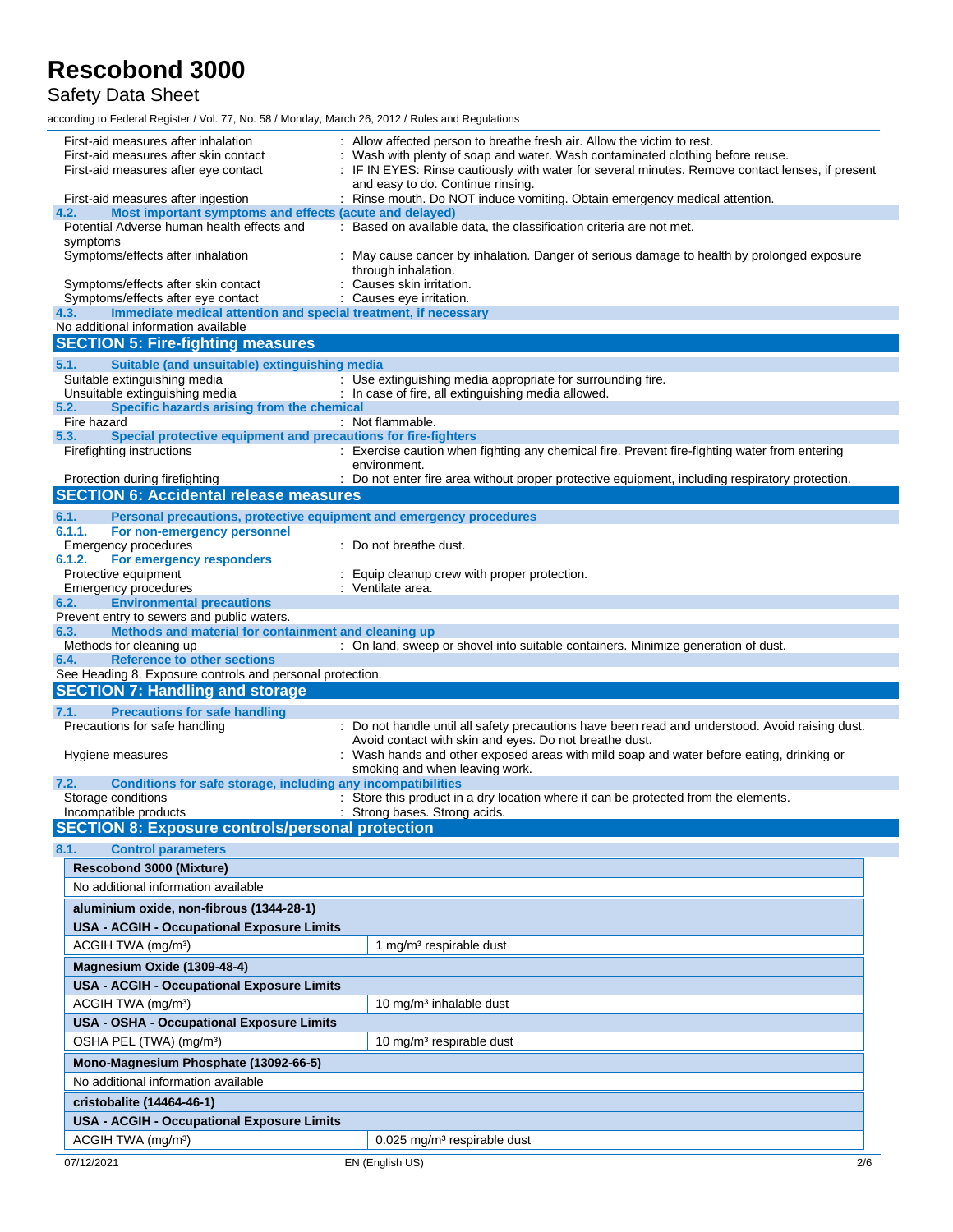Safety Data Sheet

| <b>USA - OSHA - Occupational Exposure Limits</b>                                                                                                                                                                                                                                           |                                                                                                                                                 |  |  |  |
|--------------------------------------------------------------------------------------------------------------------------------------------------------------------------------------------------------------------------------------------------------------------------------------------|-------------------------------------------------------------------------------------------------------------------------------------------------|--|--|--|
| OSHA PEL (TWA) (mg/m <sup>3</sup> )<br>$0.05$ mg/m <sup>3</sup> respirable dust                                                                                                                                                                                                            |                                                                                                                                                 |  |  |  |
| quartz (14808-60-7)                                                                                                                                                                                                                                                                        |                                                                                                                                                 |  |  |  |
| <b>USA - ACGIH - Occupational Exposure Limits</b>                                                                                                                                                                                                                                          |                                                                                                                                                 |  |  |  |
| ACGIH TWA (mg/m <sup>3</sup> )                                                                                                                                                                                                                                                             | 0.025 mg/m <sup>3</sup> (Silica-Crystalline Quartz; USA; Time-weighted average exposure limit 8<br>h; TLV - Adopted Value; Respirable fraction) |  |  |  |
| USA - OSHA - Occupational Exposure Limits                                                                                                                                                                                                                                                  |                                                                                                                                                 |  |  |  |
| Local name                                                                                                                                                                                                                                                                                 | Silica, crystalline quartz, respirable dust                                                                                                     |  |  |  |
| OSHA PEL (TWA) (mg/m <sup>3</sup> )                                                                                                                                                                                                                                                        | 0.05 mg/m <sup>3</sup> respirable dust                                                                                                          |  |  |  |
| Remark (OSHA)                                                                                                                                                                                                                                                                              | (3) See Table Z-3.                                                                                                                              |  |  |  |
| <b>Appropriate engineering controls</b><br>8.2.<br>Appropriate engineering controls<br>Individual protection measures/Personal protective equipment<br>8.3.<br>Personal protective equipment:                                                                                              | : Provide adequate ventilation to minimize dust concentrations.                                                                                 |  |  |  |
| Avoid all unnecessary exposure.<br>Hand protection:<br>Wear protective gloves.<br>Eye protection:<br>Chemical goggles or safety glasses<br>Skin and body protection:<br>Wear suitable protective clothing<br><b>Respiratory protection:</b><br>Wear appropriate mask<br>Other information: |                                                                                                                                                 |  |  |  |
| Do not eat, drink or smoke during use.<br><b>SECTION 9: Physical and chemical properties</b>                                                                                                                                                                                               |                                                                                                                                                 |  |  |  |
| 9.1.<br>Information on basic physical and chemical properties                                                                                                                                                                                                                              |                                                                                                                                                 |  |  |  |
| Physical state                                                                                                                                                                                                                                                                             | : Solid                                                                                                                                         |  |  |  |
| Appearance                                                                                                                                                                                                                                                                                 | Granular mixture.                                                                                                                               |  |  |  |
| Color                                                                                                                                                                                                                                                                                      | Gray                                                                                                                                            |  |  |  |
| Odor                                                                                                                                                                                                                                                                                       | Acid Odor                                                                                                                                       |  |  |  |
| Odor threshold                                                                                                                                                                                                                                                                             | Not applicable                                                                                                                                  |  |  |  |
| рH                                                                                                                                                                                                                                                                                         | No data available                                                                                                                               |  |  |  |
| Melting point                                                                                                                                                                                                                                                                              | : > 2000 °F                                                                                                                                     |  |  |  |
| Freezing point                                                                                                                                                                                                                                                                             | : Not applicable                                                                                                                                |  |  |  |
| Boiling point                                                                                                                                                                                                                                                                              | Not applicable                                                                                                                                  |  |  |  |
| Critical temperature<br>Flash point                                                                                                                                                                                                                                                        | Not applicable<br>Not applicable                                                                                                                |  |  |  |
| Relative evaporation rate (butyl acetate=1)                                                                                                                                                                                                                                                | Not applicable                                                                                                                                  |  |  |  |
| Relative evaporation rate (ether=1)<br>Flammability (solid, gas)                                                                                                                                                                                                                           | Not applicable<br>Non flammable.                                                                                                                |  |  |  |
| Vapor pressure                                                                                                                                                                                                                                                                             | No data available                                                                                                                               |  |  |  |
| Vapor pressure at 50 °C<br>Relative vapor density at 20 °C                                                                                                                                                                                                                                 | Not Applicable<br>No data available                                                                                                             |  |  |  |
| Relative density                                                                                                                                                                                                                                                                           | : $\approx 1.6$                                                                                                                                 |  |  |  |
| Solubility                                                                                                                                                                                                                                                                                 | Slightly soluble.                                                                                                                               |  |  |  |
| Partition coefficient n-octanol/water (Log Pow)                                                                                                                                                                                                                                            | No data available                                                                                                                               |  |  |  |
| Auto-ignition temperature                                                                                                                                                                                                                                                                  | Not applicable                                                                                                                                  |  |  |  |
| Decomposition temperature                                                                                                                                                                                                                                                                  | No data available                                                                                                                               |  |  |  |
| Viscosity, kinematic<br>Viscosity, dynamic                                                                                                                                                                                                                                                 | No data available<br>No data available                                                                                                          |  |  |  |
|                                                                                                                                                                                                                                                                                            |                                                                                                                                                 |  |  |  |
|                                                                                                                                                                                                                                                                                            | Not applicable                                                                                                                                  |  |  |  |
| <b>Explosion limits</b><br><b>Explosive properties</b>                                                                                                                                                                                                                                     | No data available                                                                                                                               |  |  |  |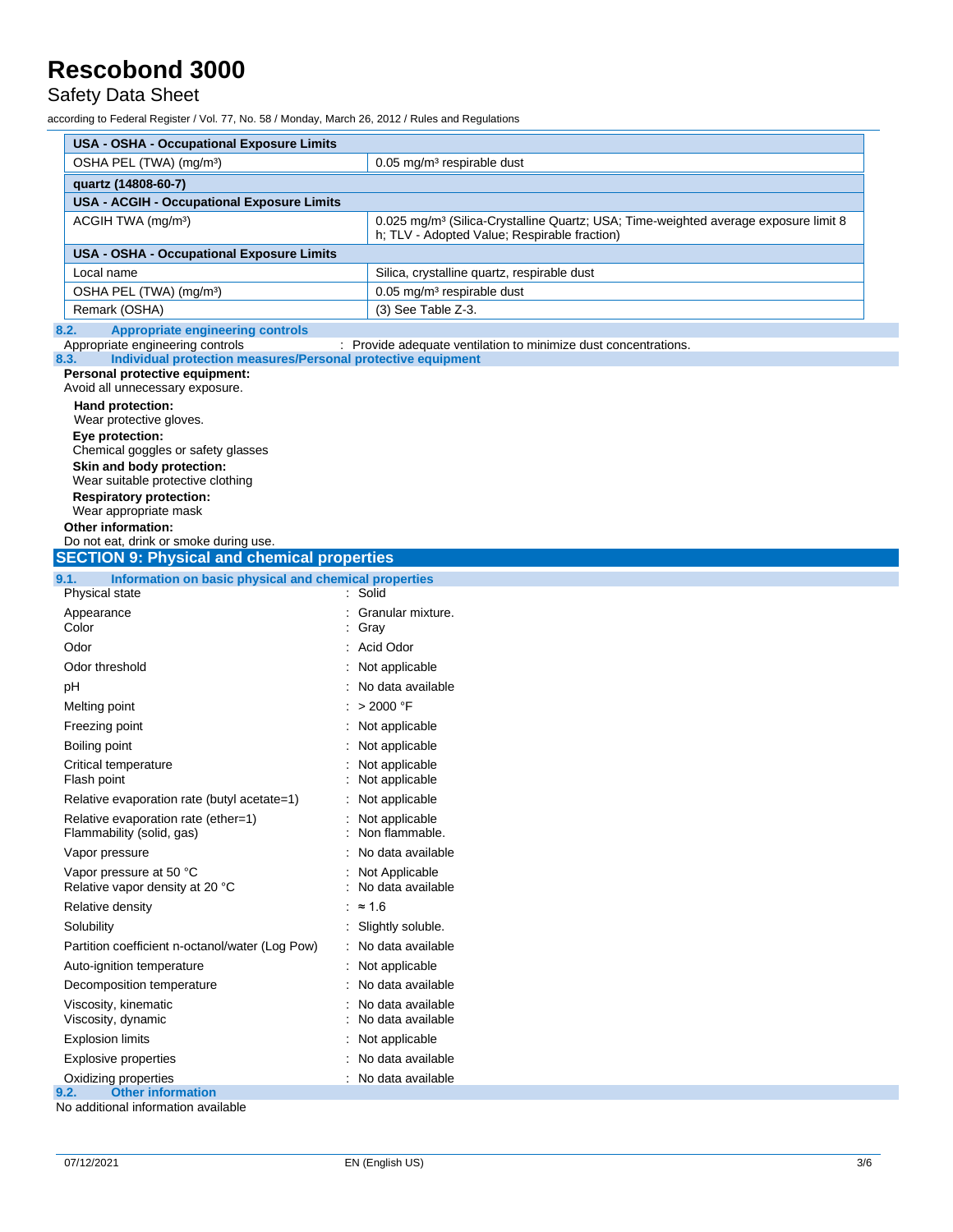#### Safety Data Sheet

| <b>SECTION 10: Stability and reactivity</b>                  |                                                                                                 |  |  |  |
|--------------------------------------------------------------|-------------------------------------------------------------------------------------------------|--|--|--|
| 10.1.<br><b>Reactivity</b>                                   |                                                                                                 |  |  |  |
| Hydraulic setting.                                           |                                                                                                 |  |  |  |
| <b>Chemical stability</b><br>10.2.                           |                                                                                                 |  |  |  |
| Stable under normal conditions of use.                       |                                                                                                 |  |  |  |
| <b>Possibility of hazardous reactions</b><br>10.3.           |                                                                                                 |  |  |  |
| Not established.                                             |                                                                                                 |  |  |  |
| <b>Conditions to avoid</b><br>10.4.<br>Avoid dust formation. |                                                                                                 |  |  |  |
| <b>Incompatible materials</b><br>10.5.                       |                                                                                                 |  |  |  |
| Strong acids. Strong bases.                                  |                                                                                                 |  |  |  |
| <b>Hazardous decomposition products</b><br>10.6.             |                                                                                                 |  |  |  |
| No additional information available                          |                                                                                                 |  |  |  |
| <b>SECTION 11: Toxicological information</b>                 |                                                                                                 |  |  |  |
| 11.1.<br>Information on toxicological effects                |                                                                                                 |  |  |  |
| Acute toxicity (oral)                                        | : Not classified                                                                                |  |  |  |
| Acute toxicity (dermal)                                      | Not classified                                                                                  |  |  |  |
| Acute toxicity (inhalation)                                  | Not classified                                                                                  |  |  |  |
| aluminium oxide, non-fibrous (1344-28-1)                     |                                                                                                 |  |  |  |
| LD50 oral rat                                                | > 15900 mg/kg body weight (Equivalent or similar to OECD 401, Rat, Male / female,               |  |  |  |
|                                                              | Experimental value, Oral)                                                                       |  |  |  |
| LC50 Inhalation - Rat                                        | 7.6 mg/l air (Equivalent or similar to OECD 403, 1 h, Rat, Male, Experimental value, Inhalation |  |  |  |
|                                                              | (aerosol))                                                                                      |  |  |  |
| Magnesium Oxide (1309-48-4)                                  |                                                                                                 |  |  |  |
| LD50 oral rat                                                | > 5000 mg/kg (Rat, Literature study, Oral)                                                      |  |  |  |
| LD50 dermal rabbit                                           | > 2000 mg/kg body weight (Rabbit, Literature study, Dermal)                                     |  |  |  |
| Skin corrosion/irritation                                    | Causes skin irritation.                                                                         |  |  |  |
| Serious eye damage/irritation                                | Causes eye irritation.                                                                          |  |  |  |
| Respiratory or skin sensitization                            | Not classified                                                                                  |  |  |  |
| Germ cell mutagenicity                                       | Not classified                                                                                  |  |  |  |
| Carcinogenicity                                              | May cause cancer (Inhalation).                                                                  |  |  |  |
| quartz (14808-60-7)                                          |                                                                                                 |  |  |  |
| IARC group                                                   | 1 - Carcinogenic to humans                                                                      |  |  |  |
| Reproductive toxicity                                        | Not classified                                                                                  |  |  |  |
| STOT-single exposure                                         | Not classified                                                                                  |  |  |  |
| STOT-repeated exposure                                       | Not classified<br>Not classified                                                                |  |  |  |
| Aspiration hazard<br>Viscosity, kinematic                    | No data available                                                                               |  |  |  |
| Potential Adverse human health effects and                   | Based on available data, the classification criteria are not met.                               |  |  |  |
| symptoms                                                     |                                                                                                 |  |  |  |
| Symptoms/effects after inhalation                            | May cause cancer by inhalation. Danger of serious damage to health by prolonged exposure        |  |  |  |
|                                                              | through inhalation.                                                                             |  |  |  |
| Symptoms/effects after skin contact                          | Causes skin irritation.                                                                         |  |  |  |
| Symptoms/effects after eye contact                           | Causes eye irritation.                                                                          |  |  |  |
| <b>SECTION 12: Ecological information</b>                    |                                                                                                 |  |  |  |
| 12.1.<br><b>Toxicity</b>                                     |                                                                                                 |  |  |  |
| No additional information available                          |                                                                                                 |  |  |  |
| <b>Persistence and degradability</b><br>12.2.                |                                                                                                 |  |  |  |
| <b>Rescobond 3000 (Mixture)</b>                              |                                                                                                 |  |  |  |
| Persistence and degradability                                | Not established.                                                                                |  |  |  |
| aluminium oxide, non-fibrous (1344-28-1)                     |                                                                                                 |  |  |  |
| Persistence and degradability                                | Not applicable.                                                                                 |  |  |  |
| Chemical oxygen demand (COD)                                 | Not applicable                                                                                  |  |  |  |
| ThOD                                                         | Not applicable                                                                                  |  |  |  |
| Magnesium Oxide (1309-48-4)                                  |                                                                                                 |  |  |  |
| Persistence and degradability                                | Not applicable.                                                                                 |  |  |  |
| Chemical oxygen demand (COD)                                 | Not applicable                                                                                  |  |  |  |
| ThOD                                                         | Not applicable                                                                                  |  |  |  |
|                                                              |                                                                                                 |  |  |  |
| cristobalite (14464-46-1)                                    |                                                                                                 |  |  |  |
| Persistence and degradability                                | Mineral. Not applicable.                                                                        |  |  |  |
| Chemical oxygen demand (COD)                                 | Not applicable                                                                                  |  |  |  |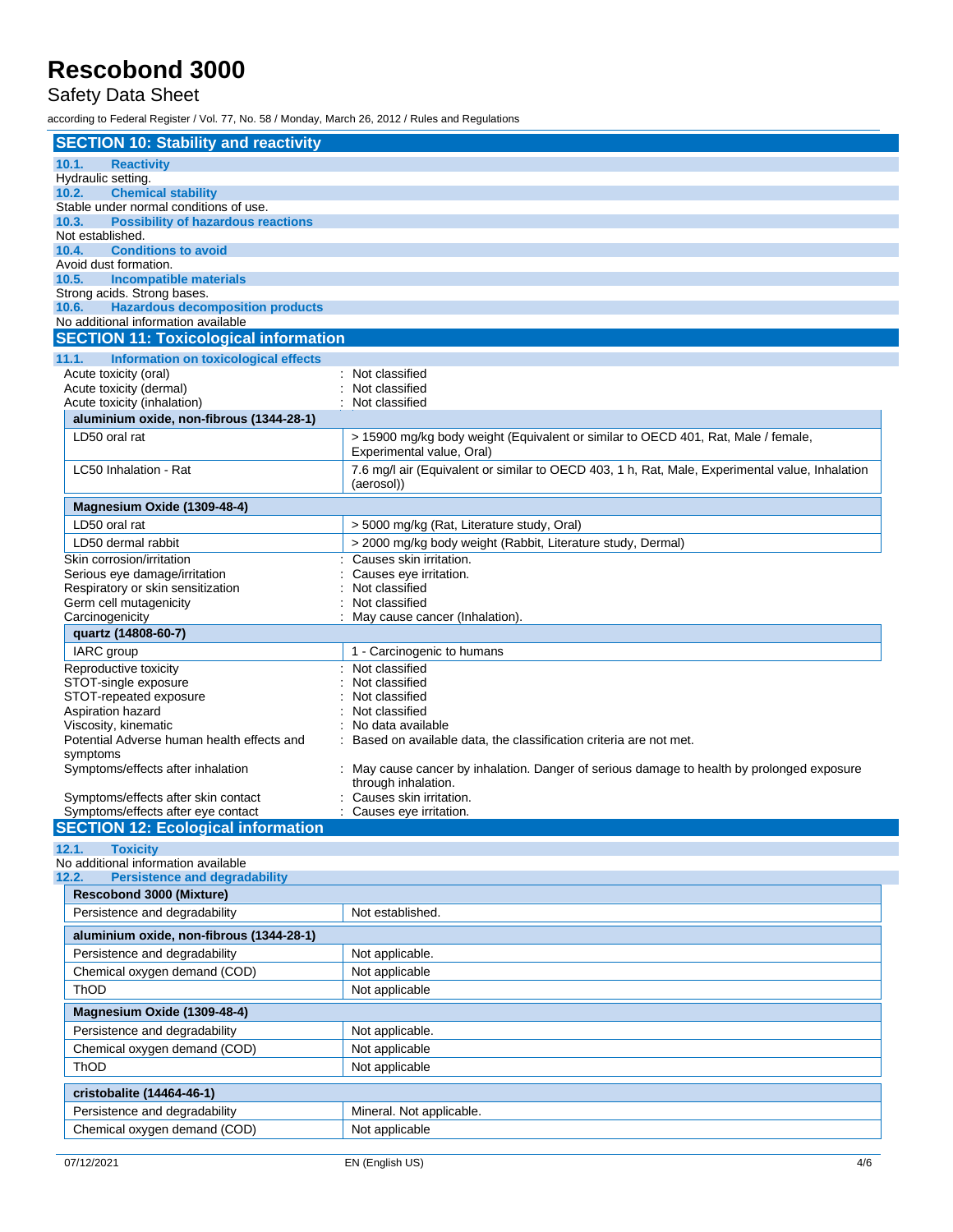#### Safety Data Sheet

|       | cristobalite (14464-46-1)                                                      |                                                                                                                                                                                                                                                                                                                      |  |  |  |
|-------|--------------------------------------------------------------------------------|----------------------------------------------------------------------------------------------------------------------------------------------------------------------------------------------------------------------------------------------------------------------------------------------------------------------|--|--|--|
|       | <b>ThOD</b>                                                                    | Not applicable                                                                                                                                                                                                                                                                                                       |  |  |  |
|       | BOD (% of ThOD)                                                                | Not applicable                                                                                                                                                                                                                                                                                                       |  |  |  |
|       | quartz (14808-60-7)                                                            |                                                                                                                                                                                                                                                                                                                      |  |  |  |
|       | Persistence and degradability                                                  | Not applicable.                                                                                                                                                                                                                                                                                                      |  |  |  |
|       | Biochemical oxygen demand (BOD)                                                | Not applicable                                                                                                                                                                                                                                                                                                       |  |  |  |
|       | Chemical oxygen demand (COD)                                                   | Not applicable                                                                                                                                                                                                                                                                                                       |  |  |  |
|       | ThOD                                                                           | Not applicable                                                                                                                                                                                                                                                                                                       |  |  |  |
|       |                                                                                |                                                                                                                                                                                                                                                                                                                      |  |  |  |
|       | <b>Bioaccumulative potential</b><br>12.3.<br><b>Rescobond 3000 (Mixture)</b>   |                                                                                                                                                                                                                                                                                                                      |  |  |  |
|       | Bioaccumulative potential                                                      | Not established.                                                                                                                                                                                                                                                                                                     |  |  |  |
|       |                                                                                |                                                                                                                                                                                                                                                                                                                      |  |  |  |
|       | aluminium oxide, non-fibrous (1344-28-1)                                       |                                                                                                                                                                                                                                                                                                                      |  |  |  |
|       | Bioaccumulative potential                                                      | No data available.                                                                                                                                                                                                                                                                                                   |  |  |  |
|       | Magnesium Oxide (1309-48-4)                                                    |                                                                                                                                                                                                                                                                                                                      |  |  |  |
|       | Bioaccumulative potential                                                      | No bioaccumulation data available.                                                                                                                                                                                                                                                                                   |  |  |  |
|       | cristobalite (14464-46-1)                                                      |                                                                                                                                                                                                                                                                                                                      |  |  |  |
|       | Bioaccumulative potential                                                      | No data available.                                                                                                                                                                                                                                                                                                   |  |  |  |
|       | quartz (14808-60-7)                                                            |                                                                                                                                                                                                                                                                                                                      |  |  |  |
|       | Bioaccumulative potential                                                      | No data available.                                                                                                                                                                                                                                                                                                   |  |  |  |
| 12.4. | <b>Mobility in soil</b>                                                        |                                                                                                                                                                                                                                                                                                                      |  |  |  |
|       | aluminium oxide, non-fibrous (1344-28-1)                                       |                                                                                                                                                                                                                                                                                                                      |  |  |  |
|       | Ecology - soil                                                                 | No data available.                                                                                                                                                                                                                                                                                                   |  |  |  |
|       | Magnesium Oxide (1309-48-4)                                                    |                                                                                                                                                                                                                                                                                                                      |  |  |  |
|       |                                                                                |                                                                                                                                                                                                                                                                                                                      |  |  |  |
|       | Ecology - soil<br>No data available.                                           |                                                                                                                                                                                                                                                                                                                      |  |  |  |
|       | cristobalite (14464-46-1)                                                      |                                                                                                                                                                                                                                                                                                                      |  |  |  |
|       | Ecology - soil                                                                 | No data available.                                                                                                                                                                                                                                                                                                   |  |  |  |
| 12.5. | <b>Other adverse effects</b>                                                   |                                                                                                                                                                                                                                                                                                                      |  |  |  |
|       | Effect on the global warming                                                   | None known                                                                                                                                                                                                                                                                                                           |  |  |  |
|       | <b>SECTION 13: Disposal considerations</b>                                     |                                                                                                                                                                                                                                                                                                                      |  |  |  |
|       | <b>Disposal methods</b><br>13.1.<br>Product/Packaging disposal recommendations | Dispose in a safe manner in accordance with local/national regulations.                                                                                                                                                                                                                                              |  |  |  |
|       | Ecology - waste materials                                                      | Avoid release to the environment.                                                                                                                                                                                                                                                                                    |  |  |  |
|       | <b>SECTION 14: Transport information</b>                                       |                                                                                                                                                                                                                                                                                                                      |  |  |  |
|       | <b>Department of Transportation (DOT)</b>                                      |                                                                                                                                                                                                                                                                                                                      |  |  |  |
|       | In accordance with DOT                                                         |                                                                                                                                                                                                                                                                                                                      |  |  |  |
|       | Not regulated<br><b>Transportation of Dangerous Goods</b>                      |                                                                                                                                                                                                                                                                                                                      |  |  |  |
|       | Not regulated                                                                  |                                                                                                                                                                                                                                                                                                                      |  |  |  |
|       | <b>Transport by sea</b>                                                        |                                                                                                                                                                                                                                                                                                                      |  |  |  |
|       | Not regulated                                                                  |                                                                                                                                                                                                                                                                                                                      |  |  |  |
|       | <b>Air transport</b>                                                           |                                                                                                                                                                                                                                                                                                                      |  |  |  |
|       | Not regulated                                                                  |                                                                                                                                                                                                                                                                                                                      |  |  |  |
|       | <b>SECTION 15: Regulatory information</b>                                      |                                                                                                                                                                                                                                                                                                                      |  |  |  |
|       | 15.1. US Federal regulations                                                   |                                                                                                                                                                                                                                                                                                                      |  |  |  |
|       | <b>Rescobond 3000 (Mixture)</b>                                                |                                                                                                                                                                                                                                                                                                                      |  |  |  |
|       |                                                                                | All components of this product are listed as Active, or excluded from listing, on the United States Environmental Protection Agency                                                                                                                                                                                  |  |  |  |
|       | Toxic Substances Control Act (TSCA) inventory                                  |                                                                                                                                                                                                                                                                                                                      |  |  |  |
|       | aluminium oxide, non-fibrous (1344-28-1)                                       |                                                                                                                                                                                                                                                                                                                      |  |  |  |
|       | Not subject to reporting requirements of the United States SARA Section 313    |                                                                                                                                                                                                                                                                                                                      |  |  |  |
|       | Note                                                                           | Note: The section 313 chemical list contains "CAS # 1344-28-1 Aluminum Oxide (Fibrous forms)"; the Aluminum oxide<br>contained in this product is non-fibrous, and thus is not a section 313 material. Only manufacturing, processing, or<br>otherwise use of aluminum oxide in the fibrous form triggers reporting. |  |  |  |